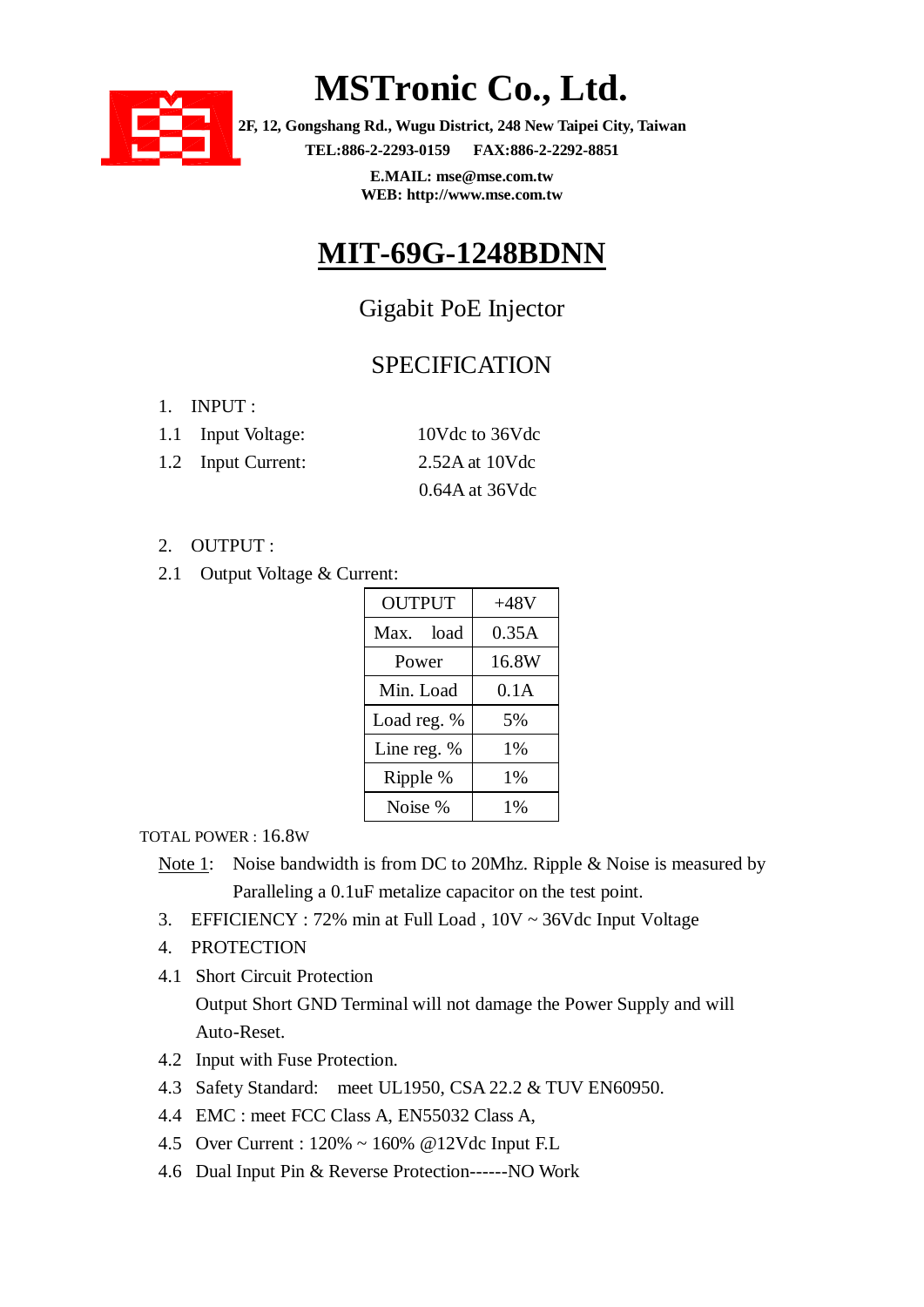## **MSTronic Co., Ltd.**



**2F, 12, Gongshang Rd., Wugu District, 248 New Taipei City, Taiwan TEL:886-2-2293-0159 FAX:886-2-2292-8851**

> **E.MAIL: mse@mse.com.tw WEB: http://www.mse.com.tw**

### 5. GENERAL DESCRIPTION

- 5.1 Operation Temperature:  $-25C 45C$
- 5.2 Storage Temperature:  $-40C 485C$
- 5.3 Operation Humidity: 5% 90%
- 5.4 Cooling: Free air cooling
- 5.5 Dimensions: Plastic case (MIT-69G-1248BDNN): 85\*78\*36 (L)\*(W)\*(H)



#### MIT-69G-1248BDNN

 $\circledcirc$ 

⊚